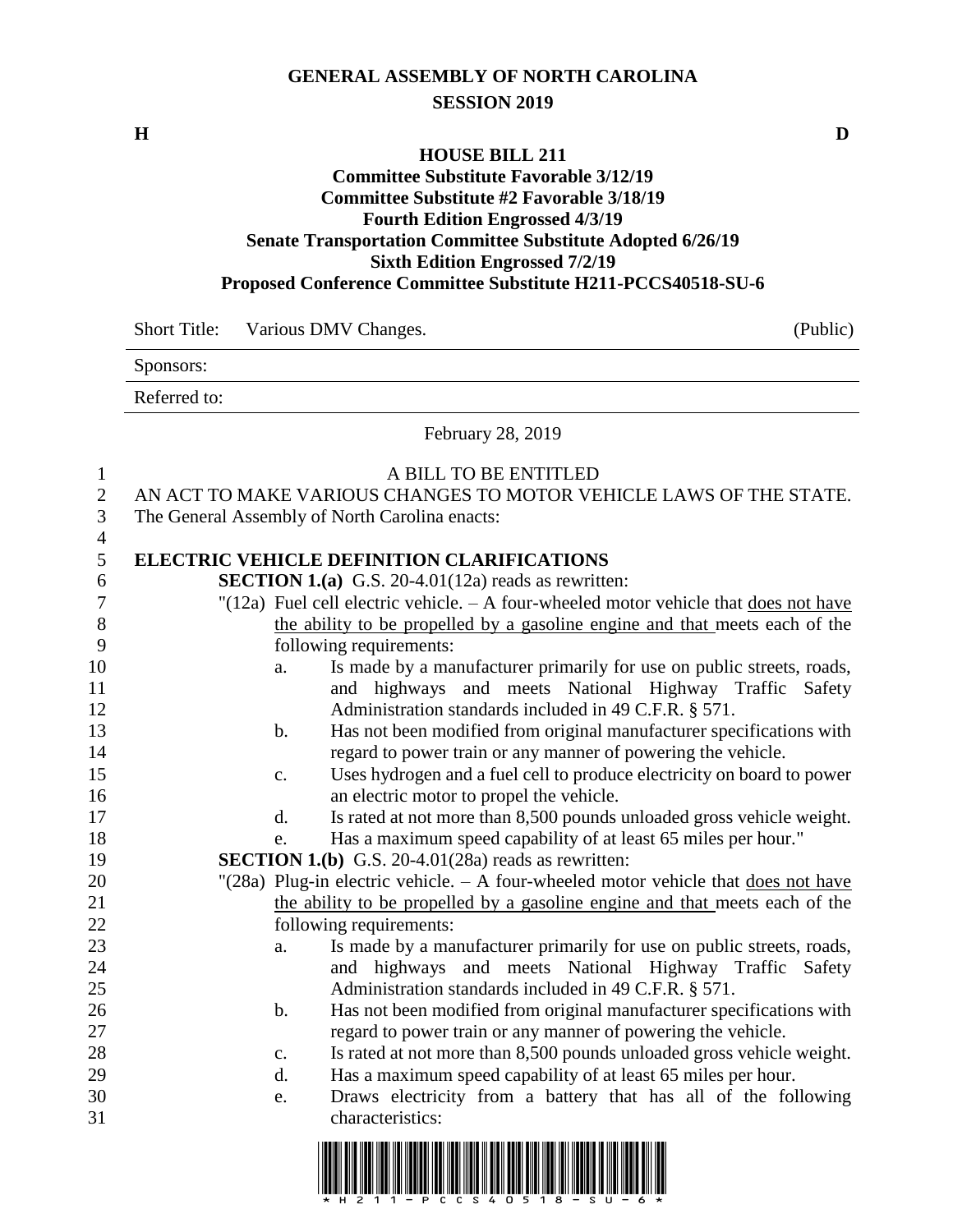| <b>General Assembly Of North Carolina</b> |           | <b>Session 2019</b>                                                                                                                       |  |
|-------------------------------------------|-----------|-------------------------------------------------------------------------------------------------------------------------------------------|--|
|                                           | 1.<br>2.  | A capacity of not less than four kilowatt hours.<br>Capable of being recharged from an external source of<br>electricity."                |  |
|                                           |           | <b>MOTOR VEHICLE REGISTRATION CARD SIGNATURE LINE REMOVAL</b>                                                                             |  |
|                                           |           | <b>SECTION 2.</b> G.S. 20-57(b) reads as rewritten:                                                                                       |  |
| "(b)                                      |           | The registration card shall be delivered to the owner and shall contain upon the face                                                     |  |
|                                           |           | thereof the name and address of the owner, space for the owner's signature, the registration                                              |  |
|                                           |           | number assigned to the vehicle, and a description of the vehicle as determined by the                                                     |  |
|                                           |           | Commissioner, provided that if there are more than two owners the Division may show only two                                              |  |
|                                           |           | owners on the registration card and indicate that additional owners exist by placing after the                                            |  |
|                                           |           | names listed "et al." An owner may obtain a copy of a registration card issued in the owner's                                             |  |
|                                           |           | name by applying to the Division for a copy and paying the fee set in G.S. 20-85."                                                        |  |
|                                           |           | REMOTE CONVERSION OF FULL PROVISIONAL LICENSES                                                                                            |  |
|                                           |           | <b>SECTION 3.(a)</b> G.S. 20-7(f)(1) reads as rewritten:                                                                                  |  |
| "(1)                                      |           | Duration of license for persons under age $18. - A$ full provisional license                                                              |  |
|                                           |           | issued to a person under the age of 18 expires on the 60 days following the                                                               |  |
|                                           |           | person's twenty-first birthday."                                                                                                          |  |
|                                           |           | <b>SECTION 3.(b)</b> G.S. 20-7(f)(6) reads as rewritten:                                                                                  |  |
| "(6)                                      |           | Remote renewal. renewal or conversion. - Subject to the following                                                                         |  |
|                                           |           | requirements and limitations, the Division may offer remote renewal of a                                                                  |  |
|                                           |           | drivers license or remote conversion of a full provisional license issued by the                                                          |  |
|                                           | Division: |                                                                                                                                           |  |
|                                           | a.        | Requirements. - To be eligible for remote renewal or conversion under                                                                     |  |
|                                           |           | this subdivision, a person must meet all of the following requirements:                                                                   |  |
|                                           | 1.        | The license holder possesses either (i) a valid, unexpired-valid                                                                          |  |
|                                           |           | Class C drivers license that was issued when the person was at                                                                            |  |
|                                           |           | least 18 years old license or (ii) a valid full provisional license<br>and is at least 18 years old at the time of the remote conversion. |  |
|                                           | 2.        | The license holder's current license includes no restrictions                                                                             |  |
|                                           |           | other than a restriction for corrective lenses.                                                                                           |  |
|                                           | 3.        | The license holder attests, in a manner designated by the                                                                                 |  |
|                                           |           | Division, that (i) the license holder is a resident of the State and                                                                      |  |
|                                           |           | currently resides at the address on the license to be renewed,                                                                            |  |
|                                           |           | renewed or converted, (ii) the license holder's name as it                                                                                |  |
|                                           |           | appears on the license to be renewed or converted has not                                                                                 |  |
|                                           |           | changed, and (iii) all other information required by the                                                                                  |  |
|                                           |           | Division for an in-person renewal under this Article has been                                                                             |  |
|                                           |           | provided completely and truthfully. If the license holder does                                                                            |  |
|                                           |           | not currently reside at the address on the license to be renewed                                                                          |  |
|                                           |           | or converted, the license holder may comply with the address                                                                              |  |
|                                           |           | requirement of this sub-sub-subdivision by providing the                                                                                  |  |
|                                           |           | address at which the license holder resides at the time of the                                                                            |  |
|                                           |           | remote renewal or conversion request.                                                                                                     |  |
|                                           | 4.        | The-For a remote renewal, the most recent renewal was an                                                                                  |  |
|                                           |           | in-person renewal and not a remote renewal under this                                                                                     |  |
|                                           |           | subdivision.                                                                                                                              |  |
|                                           | 5.        | The license holder is otherwise eligible for renewal or<br>conversion under this subsection.                                              |  |
|                                           |           |                                                                                                                                           |  |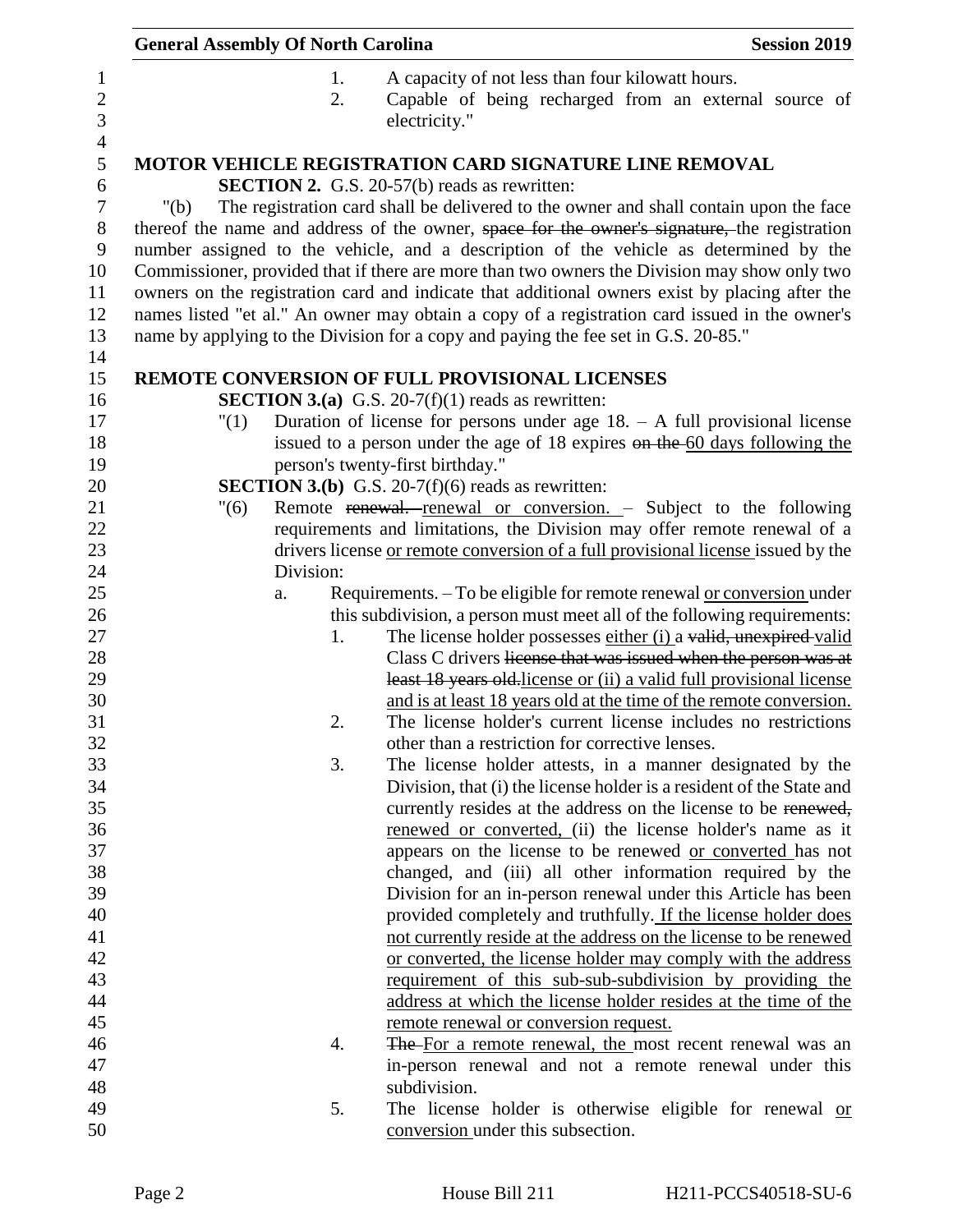|     |                                    |                     | <b>General Assembly Of North Carolina</b>                                                     |                                |                |                                                                              |            | <b>Session 2019</b>                                                                                                                                                                                                                                                                                                                                                                                                                                                                                                                                               |
|-----|------------------------------------|---------------------|-----------------------------------------------------------------------------------------------|--------------------------------|----------------|------------------------------------------------------------------------------|------------|-------------------------------------------------------------------------------------------------------------------------------------------------------------------------------------------------------------------------------------------------------------------------------------------------------------------------------------------------------------------------------------------------------------------------------------------------------------------------------------------------------------------------------------------------------------------|
|     |                                    | $\mathbf b$ .<br>c. | 1.                                                                                            | renewal-renewal or conversion. |                |                                                                              |            | Waiver of requirements. - When renewing or converting a drivers<br>license pursuant to this subdivision, the Division may waive the<br>examination and photograph that would otherwise be required for the<br>Duration of remote renewal. renewal or conversion. - A renewed<br>drivers license issued to a person by remote renewal or conversion<br>under this subdivision expires according to the following schedule:<br>For a person at least 18 years old but less than 66 years old, on<br>the birthday of the licensee in the eighth year after issuance. |
|     |                                    |                     | 2.                                                                                            |                                |                | licensee in the fifth year after issuance.                                   |            | For a person at least 66 years old, on the birthday of the                                                                                                                                                                                                                                                                                                                                                                                                                                                                                                        |
|     |                                    | d.                  |                                                                                               |                                |                |                                                                              |            | Rules. – The Division shall adopt rules to implement this subdivision.                                                                                                                                                                                                                                                                                                                                                                                                                                                                                            |
|     |                                    | e.                  |                                                                                               |                                |                | drivers licenses prescribed by federal law or regulation.                    |            | Federal law. - Nothing in this subdivision shall be construed to<br>supersede any more restrictive provisions for renewal or conversion of                                                                                                                                                                                                                                                                                                                                                                                                                        |
|     |                                    | f.                  |                                                                                               |                                |                |                                                                              |            | Definition. - For purposes of this subdivision, "remote renewal"                                                                                                                                                                                                                                                                                                                                                                                                                                                                                                  |
|     |                                    |                     |                                                                                               |                                |                |                                                                              |            | renewal or conversion" means renewal of a drivers license or                                                                                                                                                                                                                                                                                                                                                                                                                                                                                                      |
|     |                                    |                     |                                                                                               |                                |                |                                                                              |            | conversion of a full provisional license by mail, telephone, electronic                                                                                                                                                                                                                                                                                                                                                                                                                                                                                           |
|     |                                    |                     |                                                                                               |                                |                | device, or other secure means approved by the Commissioner."                 |            |                                                                                                                                                                                                                                                                                                                                                                                                                                                                                                                                                                   |
|     |                                    |                     |                                                                                               |                                |                |                                                                              |            |                                                                                                                                                                                                                                                                                                                                                                                                                                                                                                                                                                   |
|     | <b>LIABILITY</b>                   | <b>INSURANCE</b>    |                                                                                               | <b>LAPSE</b>                   | <b>PENALTY</b> | <b>WAIVER</b>                                                                | <b>FOR</b> | <b>VEHICLES</b>                                                                                                                                                                                                                                                                                                                                                                                                                                                                                                                                                   |
|     |                                    |                     | SUBSEQUENTLY REGISTERED OUT-OF-STATE                                                          |                                |                |                                                                              |            |                                                                                                                                                                                                                                                                                                                                                                                                                                                                                                                                                                   |
|     |                                    |                     |                                                                                               |                                |                | <b>SECTION 4.</b> G.S. 20-311 is amended by adding a new subsection to read: |            |                                                                                                                                                                                                                                                                                                                                                                                                                                                                                                                                                                   |
|     | $"({\rm g}1)$                      |                     |                                                                                               |                                |                |                                                                              |            | <u>Out-of-State Waiver. – Notwithstanding the penalty and restoration fee provisions of</u>                                                                                                                                                                                                                                                                                                                                                                                                                                                                       |
|     | all of the following requirements: |                     |                                                                                               |                                |                |                                                                              |            | this section, any monetary penalty or restoration fee shall be waived for any person who meets                                                                                                                                                                                                                                                                                                                                                                                                                                                                    |
|     | (1)                                |                     |                                                                                               |                                |                |                                                                              |            | The owner has become a resident of another state and has registered the                                                                                                                                                                                                                                                                                                                                                                                                                                                                                           |
|     |                                    |                     |                                                                                               |                                |                |                                                                              |            | owner's vehicle in that state within 30 days of the cancellation or expiration                                                                                                                                                                                                                                                                                                                                                                                                                                                                                    |
|     |                                    |                     |                                                                                               |                                |                | of the owner's North Carolina motor vehicle liability policy.                |            |                                                                                                                                                                                                                                                                                                                                                                                                                                                                                                                                                                   |
|     | <u>(2)</u>                         |                     |                                                                                               |                                |                |                                                                              |            | The owner has submitted a copy of their current out-of-state registration card                                                                                                                                                                                                                                                                                                                                                                                                                                                                                    |
|     |                                    |                     | to the Division.                                                                              |                                |                |                                                                              |            |                                                                                                                                                                                                                                                                                                                                                                                                                                                                                                                                                                   |
|     | (3)                                |                     |                                                                                               |                                |                |                                                                              |            | The owner has returned the North Carolina registration plate or has submitted                                                                                                                                                                                                                                                                                                                                                                                                                                                                                     |
|     |                                    |                     |                                                                                               |                                |                |                                                                              |            | an affidavit indicating that the North Carolina registration plate has been lost,                                                                                                                                                                                                                                                                                                                                                                                                                                                                                 |
|     |                                    |                     | stolen, or destroyed."                                                                        |                                |                |                                                                              |            |                                                                                                                                                                                                                                                                                                                                                                                                                                                                                                                                                                   |
|     |                                    |                     |                                                                                               |                                |                |                                                                              |            |                                                                                                                                                                                                                                                                                                                                                                                                                                                                                                                                                                   |
|     |                                    |                     | LICENSE PLATE REFLECTIVITY STANDARDS<br><b>SECTION 5.(a)</b> G.S. 20-63.1 reads as rewritten: |                                |                |                                                                              |            |                                                                                                                                                                                                                                                                                                                                                                                                                                                                                                                                                                   |
|     |                                    |                     | "§ 20-63.1. Division may shall cause plates to be reflectorized.                              |                                |                |                                                                              |            |                                                                                                                                                                                                                                                                                                                                                                                                                                                                                                                                                                   |
| (a) |                                    |                     |                                                                                               |                                |                |                                                                              |            | Registration Plate Standards. – The Division of Motor Vehicles is hereby authorized                                                                                                                                                                                                                                                                                                                                                                                                                                                                               |
|     |                                    |                     |                                                                                               |                                |                |                                                                              |            | to cause vehicle license plates for 1968 and future years to be completely treated with                                                                                                                                                                                                                                                                                                                                                                                                                                                                           |
|     |                                    |                     |                                                                                               |                                |                |                                                                              |            | reflectorized materials designed to increase visibility and legibility of license plates at night. The                                                                                                                                                                                                                                                                                                                                                                                                                                                            |
|     |                                    |                     |                                                                                               |                                |                |                                                                              |            | Division of Motor Vehicles shall develop standards for reflectivity that use the most current                                                                                                                                                                                                                                                                                                                                                                                                                                                                     |
|     |                                    |                     | technology available while maintaining a competitive bid process.                             |                                |                |                                                                              |            |                                                                                                                                                                                                                                                                                                                                                                                                                                                                                                                                                                   |
| (b) |                                    |                     |                                                                                               |                                |                |                                                                              |            | Registration Plate Mandatory Replacement. - All registration plates shall be replaced                                                                                                                                                                                                                                                                                                                                                                                                                                                                             |
|     | every seven years."                |                     |                                                                                               |                                |                |                                                                              |            |                                                                                                                                                                                                                                                                                                                                                                                                                                                                                                                                                                   |
|     |                                    |                     |                                                                                               |                                |                |                                                                              |            | <b>SECTION 5.(b)</b> The Division, in coordination with the Department of Information                                                                                                                                                                                                                                                                                                                                                                                                                                                                             |
|     |                                    |                     |                                                                                               |                                |                |                                                                              |            | Technology, shall implement a registration plate production platform that (i) integrates the State                                                                                                                                                                                                                                                                                                                                                                                                                                                                |
|     |                                    |                     |                                                                                               |                                |                |                                                                              |            | registration and titling system with the on-demand production of the registration plates and (ii)                                                                                                                                                                                                                                                                                                                                                                                                                                                                 |
|     |                                    |                     |                                                                                               |                                |                |                                                                              |            | provides for the direct shipping of the registration plate to the owner of the vehicle or to the                                                                                                                                                                                                                                                                                                                                                                                                                                                                  |
|     | license plate agency.              |                     |                                                                                               |                                |                |                                                                              |            |                                                                                                                                                                                                                                                                                                                                                                                                                                                                                                                                                                   |